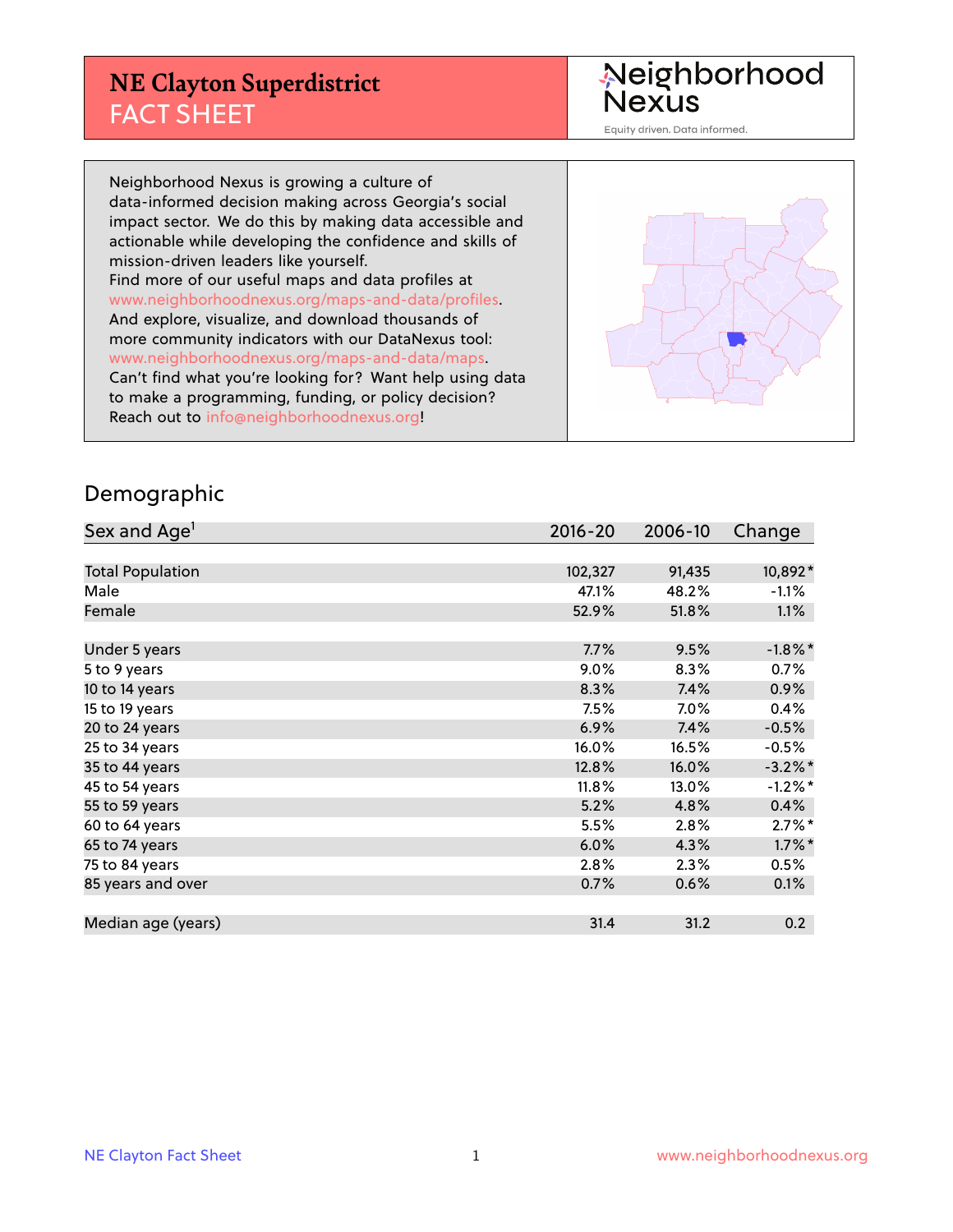# Demographic, continued...

| Race <sup>2</sup>                                            | $2016 - 20$     | 2006-10         | Change      |
|--------------------------------------------------------------|-----------------|-----------------|-------------|
| <b>Total population</b>                                      | 102,327         | 91,435          | 10,892*     |
| One race                                                     | 95.7%           | 97.7%           | $-2.0\%$ *  |
| White                                                        | 18.6%           | 26.0%           | $-7.3\%$ *  |
| <b>Black or African American</b>                             | 59.9%           | 51.9%           | $8.0\%$ *   |
| American Indian and Alaska Native                            | 0.1%            | 0.3%            | $-0.3%$     |
| Asian                                                        | 7.8%            | 8.8%            | $-0.9%$     |
| Native Hawaiian and Other Pacific Islander                   | 0.2%            | 0.0%            | 0.2%        |
| Some other race                                              | 9.1%            | 10.7%           | $-1.6%$     |
| Two or more races                                            | 4.3%            | 2.3%            | $2.0\%$ *   |
| Race alone or in combination with other race(s) <sup>3</sup> | $2016 - 20$     | 2006-10         | Change      |
|                                                              |                 |                 |             |
| Total population                                             | 102,327         | 91,435          | 10,892*     |
| White                                                        | 21.6%           | 27.7%           | $-6.1\%$ *  |
| <b>Black or African American</b>                             | 62.4%           | 53.4%           | $9.0\%$ *   |
| American Indian and Alaska Native                            | 1.0%            | 0.9%            | 0.0%        |
| Asian                                                        | 8.4%            | 9.1%            | $-0.7%$     |
| Native Hawaiian and Other Pacific Islander                   | 0.3%            | 0.2%            | 0.1%        |
| Some other race                                              | 11.0%           | 11.0%           | $-0.0%$     |
|                                                              |                 |                 |             |
| Hispanic or Latino and Race <sup>4</sup>                     | $2016 - 20$     | 2006-10         | Change      |
|                                                              |                 |                 |             |
| <b>Total population</b>                                      | 102,327         | 91,435          | 10,892*     |
| Hispanic or Latino (of any race)                             | 18.9%           | 19.5%           | $-0.6%$     |
| Not Hispanic or Latino                                       | 81.1%           | 80.5%           | 0.6%        |
| White alone                                                  | 10.2%           | 18.0%           | $-7.7%$ *   |
| Black or African American alone                              | 59.1%           | 51.3%           | $7.7\%$ *   |
| American Indian and Alaska Native alone                      | 0.0%            | 0.2%            | $-0.1%$     |
| Asian alone                                                  | 7.8%            | 8.7%            | $-0.9%$     |
| Native Hawaiian and Other Pacific Islander alone             | 0.1%            | 0.0%            | 0.1%        |
| Some other race alone                                        | 1.5%            | 0.5%            | $0.9\%$ *   |
| Two or more races                                            | 2.4%            | 1.8%            | 0.6%        |
| U.S. Citizenship Status <sup>5</sup>                         | $2016 - 20$     | 2006-10         | Change      |
|                                                              |                 |                 | $-1,276$    |
| Foreign-born population<br>Naturalized U.S. citizen          | 16,983<br>47.5% | 18,259<br>30.1% | 17.4%*      |
|                                                              |                 |                 | $-17.4\%$ * |
| Not a U.S. citizen                                           | 52.5%           | 69.9%           |             |
| Citizen, Voting Age Population <sup>6</sup>                  | $2016 - 20$     | 2006-10         | Change      |
| Citizen, 18 and over population                              | 63,694          | 53,132          | 10,562*     |
| Male                                                         | 45.3%           | 45.1%           | 0.2%        |
| Female                                                       | 54.7%           | 54.9%           | $-0.2%$     |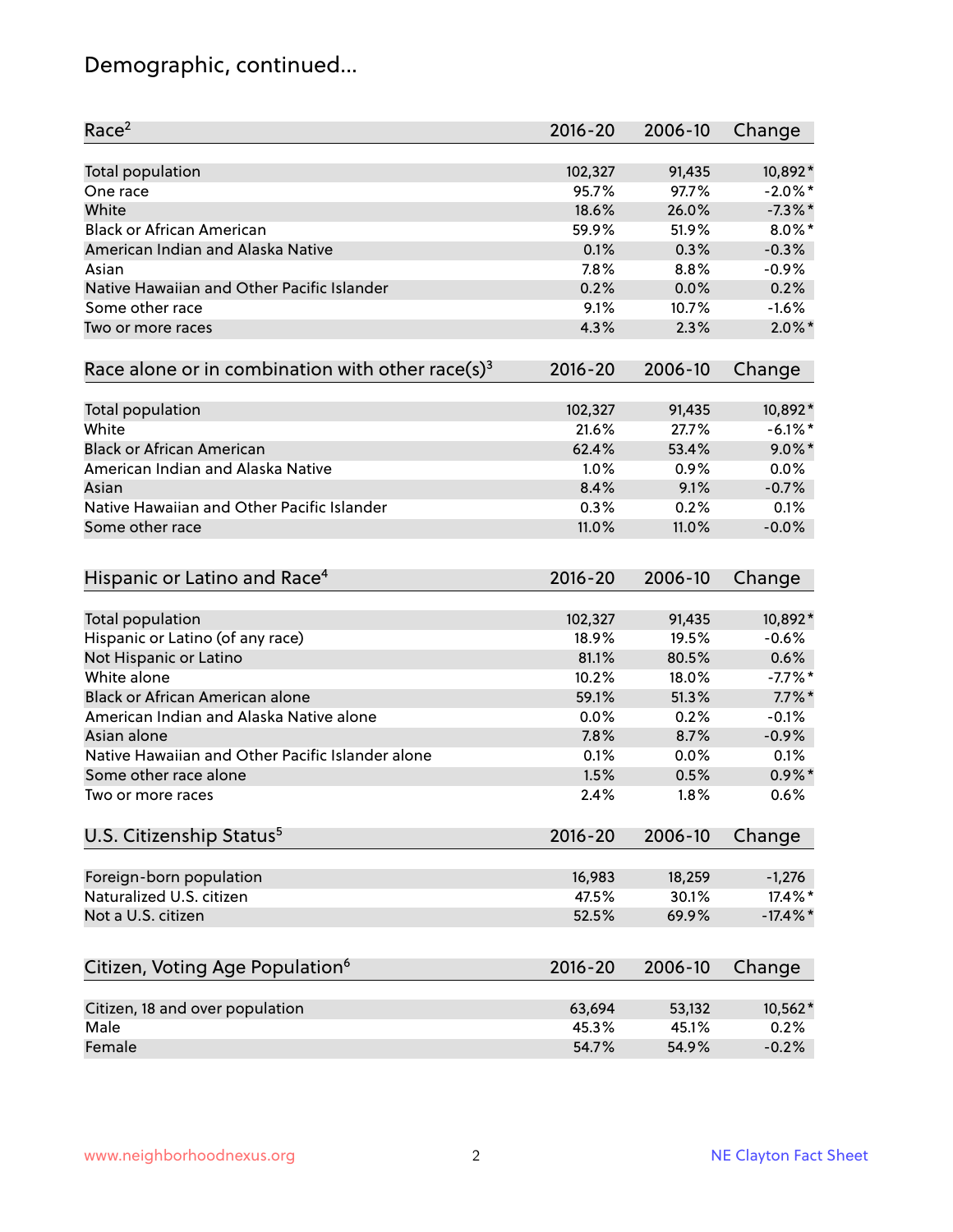#### Economic

| Income <sup>7</sup>                                 | $2016 - 20$ | 2006-10 | Change     |
|-----------------------------------------------------|-------------|---------|------------|
|                                                     |             |         |            |
| All households                                      | 33,378      | 29,711  | $3,667*$   |
| Less than \$10,000                                  | 7.1%        | 8.1%    | $-1.0%$    |
| \$10,000 to \$14,999                                | 5.1%        | 6.0%    | $-0.8%$    |
| \$15,000 to \$24,999                                | 12.5%       | 12.3%   | 0.1%       |
| \$25,000 to \$34,999                                | 12.8%       | 16.0%   | $-3.2\%$ * |
| \$35,000 to \$49,999                                | 18.1%       | 19.8%   | $-1.7%$    |
| \$50,000 to \$74,999                                | 20.1%       | 18.6%   | 1.4%       |
| \$75,000 to \$99,999                                | 11.3%       | 10.8%   | 0.5%       |
| \$100,000 to \$149,999                              | 10.2%       | 6.5%    | $3.7\%$ *  |
| \$150,000 to \$199,999                              | 1.6%        | 0.9%    | 0.7%       |
| \$200,000 or more                                   | 1.2%        | 1.0%    | 0.3%       |
| Median household income (dollars)                   | 45,062      | 41,052  | 4,009*     |
| Mean household income (dollars)                     | 55,452      | 49,968  | 5,484*     |
| With earnings                                       | 81.1%       | 86.8%   | $-5.7%$ *  |
| Mean earnings (dollars)                             | 56,622      | 48,855  | 7,768*     |
| <b>With Social Security</b>                         | 24.9%       | 18.5%   | $6.4\%$ *  |
| Mean Social Security income (dollars)               | 17,311      | 13,225  | 4,086*     |
| With retirement income                              | 16.7%       | 14.0%   | $2.6\%$ *  |
| Mean retirement income (dollars)                    | 18,051      | 16,637  | 1,413      |
| With Supplemental Security Income                   | 7.1%        | 4.5%    | $2.6\%$ *  |
| Mean Supplemental Security Income (dollars)         | 9,083       | 7,660   | 1,423      |
| With cash public assistance income                  | 2.2%        | 1.9%    | 0.3%       |
| Mean cash public assistance income (dollars)        | 1,006       | 2,399   | $-1,392*$  |
| With Food Stamp/SNAP benefits in the past 12 months | 20.6%       | 14.1%   | $6.5%$ *   |
|                                                     |             |         |            |
| Families                                            | 22,086      | 19,986  | $2,100*$   |
| Less than \$10,000                                  | 5.4%        | 7.3%    | $-1.8%$    |
| \$10,000 to \$14,999                                | 3.7%        | 4.4%    | $-0.7%$    |
| \$15,000 to \$24,999                                | 11.0%       | 11.7%   | $-0.6%$    |
| \$25,000 to \$34,999                                | 13.4%       | 15.0%   | $-1.6%$    |
| \$35,000 to \$49,999                                | 18.7%       | 18.8%   | $-0.1%$    |
| \$50,000 to \$74,999                                | 19.8%       | 19.0%   | 0.8%       |
| \$75,000 to \$99,999                                | 12.5%       | 13.7%   | $-1.2%$    |
| \$100,000 to \$149,999                              | 12.1%       | 8.3%    | $3.8\%$ *  |
| \$150,000 to \$199,999                              | 2.0%        | 1.1%    | $0.9\%$    |
| \$200,000 or more                                   | 1.4%        | 0.8%    | 0.7%       |
| Median family income (dollars)                      | 48,102      | 44,210  | 3,892*     |
| Mean family income (dollars)                        | 59,860      | 52,742  | $7,118*$   |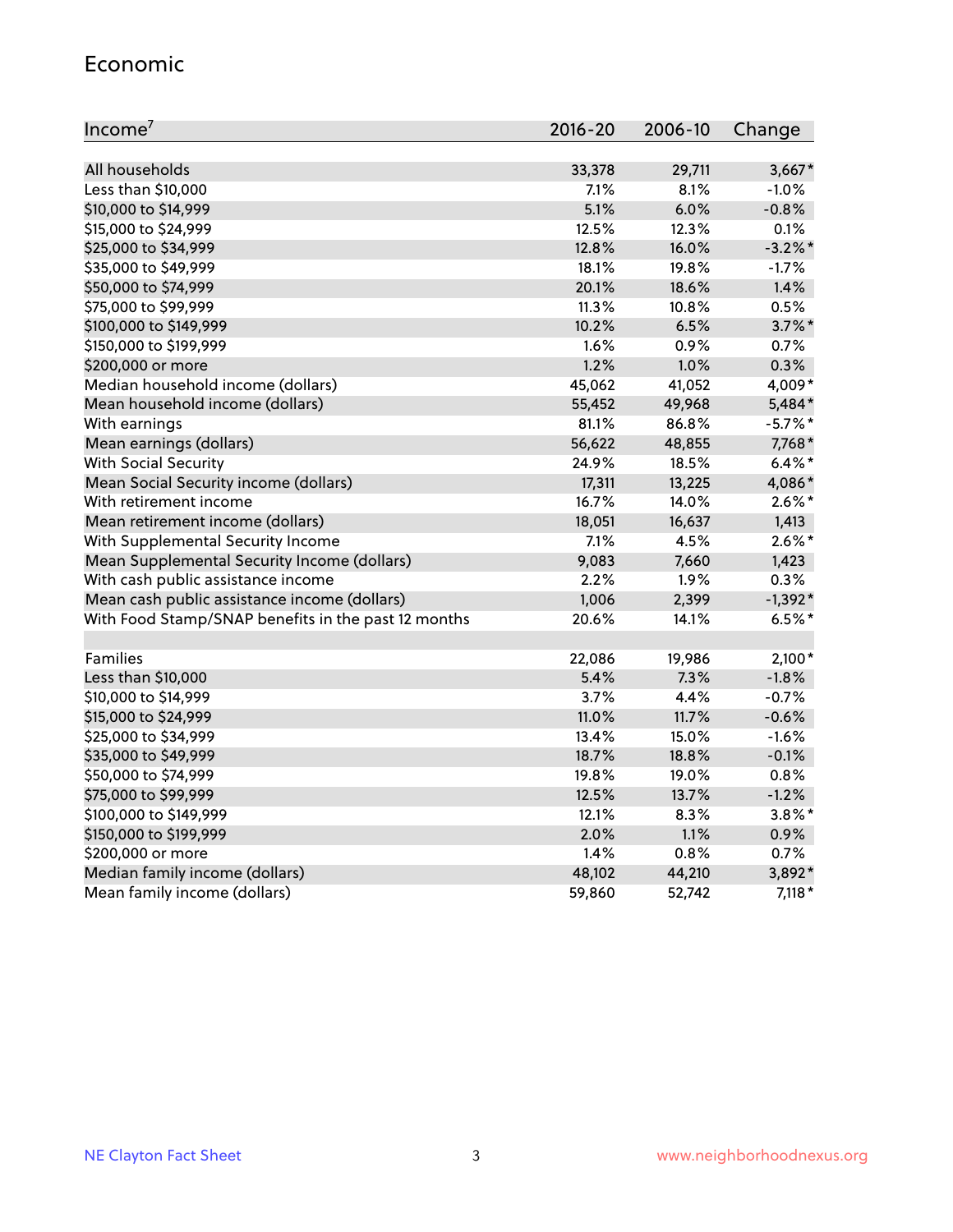#### Economic, continued...

| Income, continued <sup>8</sup>                                        | $2016 - 20$ | 2006-10 | Change     |
|-----------------------------------------------------------------------|-------------|---------|------------|
|                                                                       |             |         |            |
| Nonfamily households                                                  | 11,292      | 9,725   | $1,567*$   |
| Median nonfamily income (dollars)                                     | 33,512      | 31,596  | $1,916*$   |
| Mean nonfamily income (dollars)                                       | 41,375      | 39,307  | 2,068      |
| Median earnings for workers (dollars)                                 | 28,147      | 24,413  | $3,734*$   |
| Median earnings for male full-time, year-round workers<br>(dollars)   | 37,482      | 34,073  | 3,409*     |
| Median earnings for female full-time, year-round workers<br>(dollars) | 32,097      | 29,487  | $2,609*$   |
| Per capita income (dollars)                                           | 19,009      | 17,568  | $1,441*$   |
| Families and People Below Poverty Level <sup>9</sup>                  | 2016-20     | 2006-10 | Change     |
|                                                                       |             |         |            |
| <b>All families</b>                                                   | 14.8%       | 16.1%   | $-1.2%$    |
| With related children under 18 years                                  | 19.6%       | 22.6%   | $-3.0%$    |
| With related children under 5 years only                              | 23.7%       | 22.7%   | 1.0%       |
| Married couple families                                               | 8.6%        | 9.5%    | $-0.9%$    |
| With related children under 18 years                                  | 10.1%       | 13.4%   | $-3.3%$    |
| With related children under 5 years only                              | 17.7%       | 12.8%   | 4.8%       |
| Families with female householder, no husband present                  | 23.7%       | 27.8%   | $-4.1%$    |
| With related children under 18 years                                  | 27.9%       | 33.5%   | $-5.6%$    |
| With related children under 5 years only                              | 32.8%       | 32.0%   | 0.7%       |
|                                                                       |             |         |            |
| All people                                                            | 17.7%       | 20.0%   | $-2.3%$    |
| Under 18 years                                                        | 23.5%       | 29.5%   | $-6.0%$    |
| Related children under 18 years                                       | 23.4%       | 29.3%   | $-5.9%$    |
| Related children under 5 years                                        | 27.0%       | 37.0%   | $-9.9%$    |
| Related children 5 to 17 years                                        | 22.2%       | 25.7%   | $-3.5%$    |
| 18 years and over                                                     | 15.2%       | 16.0%   | $-0.8%$    |
| 18 to 64 years                                                        | 14.9%       | 16.8%   | $-1.9%$    |
| 65 years and over                                                     | 16.9%       | 8.3%    | 8.5%       |
| People in families                                                    | 16.1%       | 18.5%   | $-2.3%$    |
| Unrelated individuals 15 years and over                               | 25.2%       | 26.6%   | $-1.4%$    |
|                                                                       |             |         |            |
| Non-Hispanic white people                                             | 30.3%       | 11.5%   | 18.8%*     |
| Black or African-American people                                      | 16.5%       | 15.5%   | 1.0%       |
| Asian people                                                          | 8.2%        | 11.9%   | $-3.6%$    |
| Hispanic or Latino people                                             | 17.7%       | 43.2%   | $-25.5%$ * |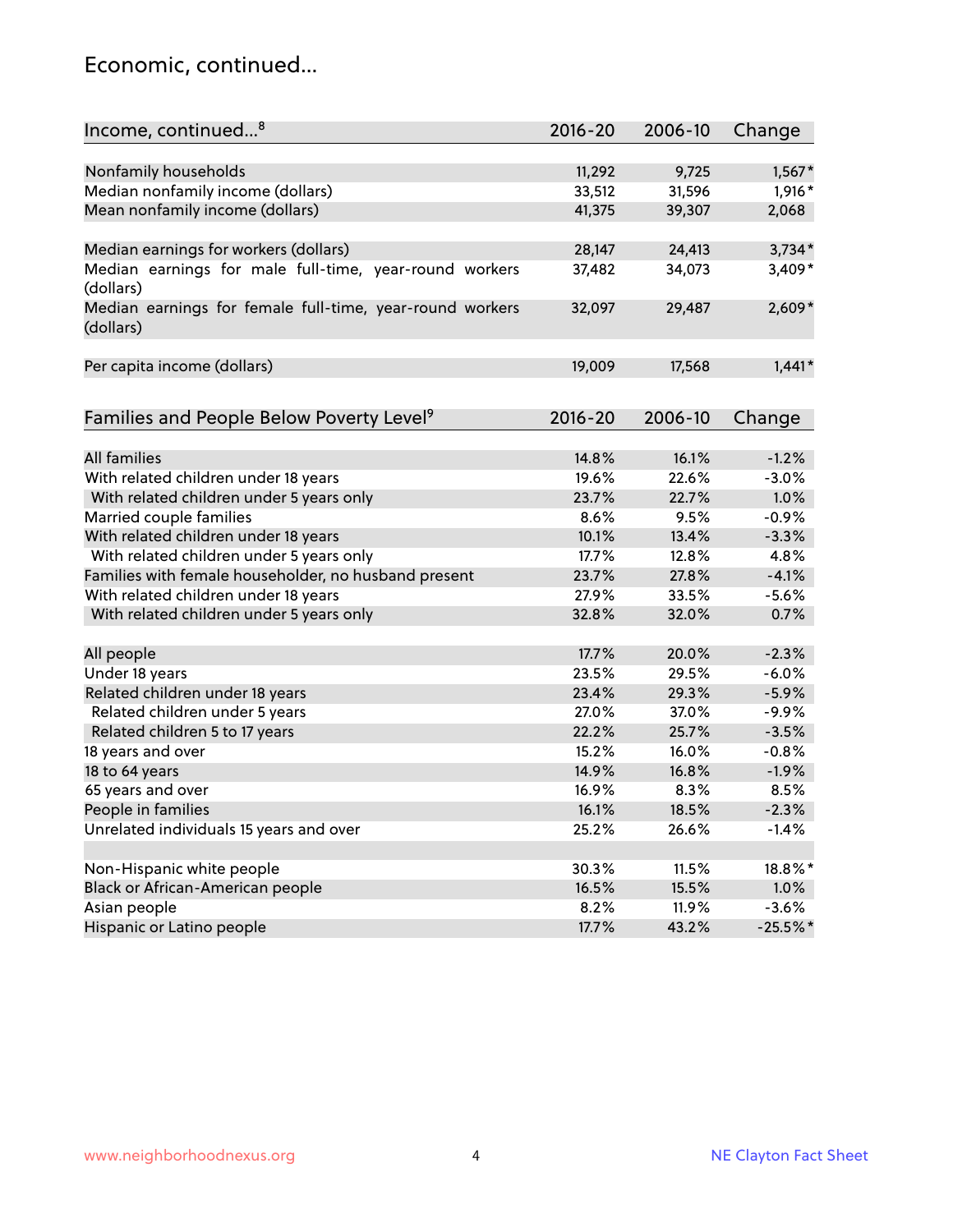## Employment

| Employment Status <sup>10</sup>                               | $2016 - 20$ | 2006-10 | Change     |
|---------------------------------------------------------------|-------------|---------|------------|
|                                                               |             |         |            |
| Population 16 years and over                                  | 75,511      | 67,327  | 8,184*     |
| In labor force                                                | 64.5%       | 70.9%   | $-6.4\%$ * |
| Civilian labor force                                          | 64.4%       | 70.5%   | $-6.1\%$ * |
| Employed                                                      | 59.6%       | 61.0%   | $-1.4%$    |
| Unemployed                                                    | 4.8%        | 9.5%    | $-4.7%$ *  |
| <b>Armed Forces</b>                                           | 0.1%        | 0.4%    | $-0.3%$    |
| Not in labor force                                            | 35.5%       | 29.1%   | $6.4\%$ *  |
| Civilian labor force                                          | 48,621      | 47,490  | 1,131      |
| <b>Unemployment Rate</b>                                      | 7.4%        | 13.5%   | $-6.0%$    |
|                                                               |             |         |            |
| Females 16 years and over                                     | 40,867      | 35,460  | 5,407*     |
| In labor force                                                | 61.6%       | 64.6%   | $-3.1%$    |
| Civilian labor force                                          | 61.4%       | 64.4%   | $-2.9%$    |
| Employed                                                      | 56.2%       | 54.8%   | 1.3%       |
| Own children of the householder under 6 years                 | 9,417       | 9,358   | 59         |
| All parents in family in labor force                          | 73.5%       | 57.2%   | $16.3\%$ * |
|                                                               |             |         |            |
| Own children of the householder 6 to 17 years                 | 18,594      | 15,503  | $3,091*$   |
| All parents in family in labor force                          | 71.1%       | 75.1%   | $-4.0%$    |
|                                                               |             |         |            |
| Industry <sup>11</sup>                                        | $2016 - 20$ | 2006-10 | Change     |
| Civilian employed population 16 years and over                | 45,015      | 41,102  | $3,913*$   |
| Agriculture, forestry, fishing and hunting, and mining        | 0.6%        | 0.4%    | 0.2%       |
| Construction                                                  | 8.9%        | 13.0%   | $-4.1\%$ * |
| Manufacturing                                                 | 7.7%        | 9.4%    | $-1.7%$    |
| Wholesale trade                                               | 3.9%        | 3.5%    | 0.4%       |
| Retail trade                                                  | 12.9%       | 11.4%   | 1.5%       |
| Transportation and warehousing, and utilities                 | 12.8%       | 11.5%   | 1.3%       |
| Information                                                   | 1.5%        | 2.2%    | $-0.6%$    |
| Finance and insurance, and real estate and rental and leasing | 4.8%        | 5.2%    | $-0.3%$    |
| Professional, scientific, and management, and administrative  | 9.7%        | 8.8%    | 1.0%       |
| and waste management services                                 |             |         |            |
| Educational services, and health care and social assistance   | 17.0%       | 14.3%   | $2.7\%$ *  |
| Arts, entertainment, and recreation, and accommodation and    | 9.8%        | 9.9%    | $-0.2%$    |
| food services                                                 |             |         |            |
| Other services, except public administration                  | 5.9%        | 4.9%    | 1.0%       |
| Public administration                                         | 4.3%        | 5.5%    | $-1.2%$    |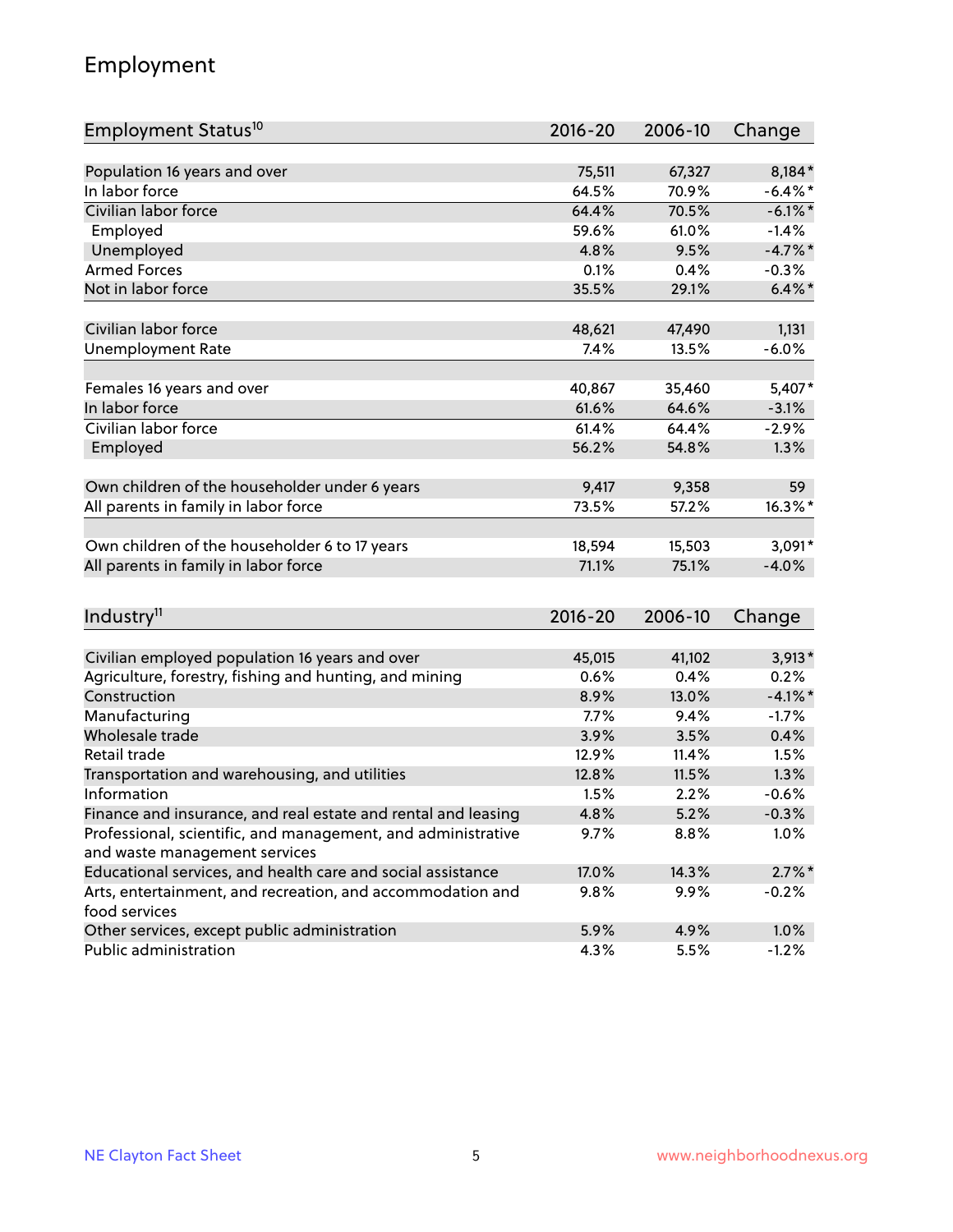# Employment, continued...

| Civilian employed population 16 years and over<br>41,102<br>$3,913*$<br>45,015<br>Management, business, science, and arts occupations<br>22.5%<br>17.6%<br>4.9%*<br>21.0%<br>20.4%<br>Service occupations<br>0.6%<br>Sales and office occupations<br>$-4.1%$ *<br>22.1%<br>26.2%<br>15.5%<br>$-4.8\%$ *<br>Natural<br>and<br>10.6%<br>resources,<br>construction,<br>maintenance<br>$3.5%$ *<br>23.8%<br>20.3%<br>$2016 - 20$<br>2006-10<br>Change<br>Civilian employed population 16 years and over<br>41,102<br>$3,913*$<br>45,015<br>Private wage and salary workers<br>82.9%<br>82.8%<br>0.1%<br>$-1.1%$<br>Government workers<br>12.6%<br>13.7%<br>Self-employed in own not incorporated business workers<br>4.3%<br>0.8%<br>3.5%<br>Unpaid family workers<br>0.2%<br>0.2%<br>0.1%<br>2019<br>2010<br>Change<br>Total Jobs in district<br>52,740<br>44,857<br>7,883<br>Held by residents of district<br>1.2%<br>10.7%<br>9.5%<br>Held by non-residents of district<br>$-1.2%$<br>89.3%<br>90.5%<br>2019<br>2010<br>Change<br>Total Jobs in district<br>52,740<br>44,857<br>7,883<br>Goods Producing sectors<br>12.5%<br>11.9%<br>0.6%<br>Trade, Transportation, and Utilities sectors<br>48.9%<br>45.4%<br>3.5%<br>All Other Services sectors<br>38.6%<br>$-4.2%$<br>42.8%<br>Total Jobs in district held by district residents<br>5,665<br>4,273<br>1,392<br><b>Goods Producing sectors</b><br>15.8%<br>16.5%<br>0.7%<br>Trade, Transportation, and Utilities sectors<br>42.7%<br>35.2%<br>7.5%<br>40.8%<br>49.1%<br>$-8.3%$<br>2019<br>2010<br>Change<br>Total Jobs in district<br>7,883<br>52,740<br>44,857<br>Jobs with earnings \$1250/month or less<br>24.5%<br>24.6%<br>$-0.2%$<br>Jobs with earnings \$1251/month to \$3333/month<br>34.9%<br>40.9%<br>$-6.0%$<br>Jobs with earnings greater than \$3333/month<br>6.2%<br>40.7%<br>34.5%<br>Total Jobs in district held by district residents<br>5,665<br>4,273<br>1,392<br>Jobs with earnings \$1250/month or less<br>29.4%<br>$-1.4%$<br>28.0% | Occupation <sup>12</sup>                                    | $2016 - 20$ | 2006-10 | Change |
|---------------------------------------------------------------------------------------------------------------------------------------------------------------------------------------------------------------------------------------------------------------------------------------------------------------------------------------------------------------------------------------------------------------------------------------------------------------------------------------------------------------------------------------------------------------------------------------------------------------------------------------------------------------------------------------------------------------------------------------------------------------------------------------------------------------------------------------------------------------------------------------------------------------------------------------------------------------------------------------------------------------------------------------------------------------------------------------------------------------------------------------------------------------------------------------------------------------------------------------------------------------------------------------------------------------------------------------------------------------------------------------------------------------------------------------------------------------------------------------------------------------------------------------------------------------------------------------------------------------------------------------------------------------------------------------------------------------------------------------------------------------------------------------------------------------------------------------------------------------------------------------------------------------------------------------------------------------------------------------------------------------|-------------------------------------------------------------|-------------|---------|--------|
|                                                                                                                                                                                                                                                                                                                                                                                                                                                                                                                                                                                                                                                                                                                                                                                                                                                                                                                                                                                                                                                                                                                                                                                                                                                                                                                                                                                                                                                                                                                                                                                                                                                                                                                                                                                                                                                                                                                                                                                                               |                                                             |             |         |        |
|                                                                                                                                                                                                                                                                                                                                                                                                                                                                                                                                                                                                                                                                                                                                                                                                                                                                                                                                                                                                                                                                                                                                                                                                                                                                                                                                                                                                                                                                                                                                                                                                                                                                                                                                                                                                                                                                                                                                                                                                               |                                                             |             |         |        |
|                                                                                                                                                                                                                                                                                                                                                                                                                                                                                                                                                                                                                                                                                                                                                                                                                                                                                                                                                                                                                                                                                                                                                                                                                                                                                                                                                                                                                                                                                                                                                                                                                                                                                                                                                                                                                                                                                                                                                                                                               |                                                             |             |         |        |
|                                                                                                                                                                                                                                                                                                                                                                                                                                                                                                                                                                                                                                                                                                                                                                                                                                                                                                                                                                                                                                                                                                                                                                                                                                                                                                                                                                                                                                                                                                                                                                                                                                                                                                                                                                                                                                                                                                                                                                                                               |                                                             |             |         |        |
|                                                                                                                                                                                                                                                                                                                                                                                                                                                                                                                                                                                                                                                                                                                                                                                                                                                                                                                                                                                                                                                                                                                                                                                                                                                                                                                                                                                                                                                                                                                                                                                                                                                                                                                                                                                                                                                                                                                                                                                                               |                                                             |             |         |        |
|                                                                                                                                                                                                                                                                                                                                                                                                                                                                                                                                                                                                                                                                                                                                                                                                                                                                                                                                                                                                                                                                                                                                                                                                                                                                                                                                                                                                                                                                                                                                                                                                                                                                                                                                                                                                                                                                                                                                                                                                               | occupations                                                 |             |         |        |
|                                                                                                                                                                                                                                                                                                                                                                                                                                                                                                                                                                                                                                                                                                                                                                                                                                                                                                                                                                                                                                                                                                                                                                                                                                                                                                                                                                                                                                                                                                                                                                                                                                                                                                                                                                                                                                                                                                                                                                                                               | Production, transportation, and material moving occupations |             |         |        |
|                                                                                                                                                                                                                                                                                                                                                                                                                                                                                                                                                                                                                                                                                                                                                                                                                                                                                                                                                                                                                                                                                                                                                                                                                                                                                                                                                                                                                                                                                                                                                                                                                                                                                                                                                                                                                                                                                                                                                                                                               | Class of Worker <sup>13</sup>                               |             |         |        |
|                                                                                                                                                                                                                                                                                                                                                                                                                                                                                                                                                                                                                                                                                                                                                                                                                                                                                                                                                                                                                                                                                                                                                                                                                                                                                                                                                                                                                                                                                                                                                                                                                                                                                                                                                                                                                                                                                                                                                                                                               |                                                             |             |         |        |
|                                                                                                                                                                                                                                                                                                                                                                                                                                                                                                                                                                                                                                                                                                                                                                                                                                                                                                                                                                                                                                                                                                                                                                                                                                                                                                                                                                                                                                                                                                                                                                                                                                                                                                                                                                                                                                                                                                                                                                                                               |                                                             |             |         |        |
|                                                                                                                                                                                                                                                                                                                                                                                                                                                                                                                                                                                                                                                                                                                                                                                                                                                                                                                                                                                                                                                                                                                                                                                                                                                                                                                                                                                                                                                                                                                                                                                                                                                                                                                                                                                                                                                                                                                                                                                                               |                                                             |             |         |        |
|                                                                                                                                                                                                                                                                                                                                                                                                                                                                                                                                                                                                                                                                                                                                                                                                                                                                                                                                                                                                                                                                                                                                                                                                                                                                                                                                                                                                                                                                                                                                                                                                                                                                                                                                                                                                                                                                                                                                                                                                               |                                                             |             |         |        |
|                                                                                                                                                                                                                                                                                                                                                                                                                                                                                                                                                                                                                                                                                                                                                                                                                                                                                                                                                                                                                                                                                                                                                                                                                                                                                                                                                                                                                                                                                                                                                                                                                                                                                                                                                                                                                                                                                                                                                                                                               |                                                             |             |         |        |
|                                                                                                                                                                                                                                                                                                                                                                                                                                                                                                                                                                                                                                                                                                                                                                                                                                                                                                                                                                                                                                                                                                                                                                                                                                                                                                                                                                                                                                                                                                                                                                                                                                                                                                                                                                                                                                                                                                                                                                                                               |                                                             |             |         |        |
|                                                                                                                                                                                                                                                                                                                                                                                                                                                                                                                                                                                                                                                                                                                                                                                                                                                                                                                                                                                                                                                                                                                                                                                                                                                                                                                                                                                                                                                                                                                                                                                                                                                                                                                                                                                                                                                                                                                                                                                                               | Job Flows <sup>14</sup>                                     |             |         |        |
|                                                                                                                                                                                                                                                                                                                                                                                                                                                                                                                                                                                                                                                                                                                                                                                                                                                                                                                                                                                                                                                                                                                                                                                                                                                                                                                                                                                                                                                                                                                                                                                                                                                                                                                                                                                                                                                                                                                                                                                                               |                                                             |             |         |        |
|                                                                                                                                                                                                                                                                                                                                                                                                                                                                                                                                                                                                                                                                                                                                                                                                                                                                                                                                                                                                                                                                                                                                                                                                                                                                                                                                                                                                                                                                                                                                                                                                                                                                                                                                                                                                                                                                                                                                                                                                               |                                                             |             |         |        |
|                                                                                                                                                                                                                                                                                                                                                                                                                                                                                                                                                                                                                                                                                                                                                                                                                                                                                                                                                                                                                                                                                                                                                                                                                                                                                                                                                                                                                                                                                                                                                                                                                                                                                                                                                                                                                                                                                                                                                                                                               |                                                             |             |         |        |
|                                                                                                                                                                                                                                                                                                                                                                                                                                                                                                                                                                                                                                                                                                                                                                                                                                                                                                                                                                                                                                                                                                                                                                                                                                                                                                                                                                                                                                                                                                                                                                                                                                                                                                                                                                                                                                                                                                                                                                                                               |                                                             |             |         |        |
|                                                                                                                                                                                                                                                                                                                                                                                                                                                                                                                                                                                                                                                                                                                                                                                                                                                                                                                                                                                                                                                                                                                                                                                                                                                                                                                                                                                                                                                                                                                                                                                                                                                                                                                                                                                                                                                                                                                                                                                                               | Jobs by Industry Sector <sup>15</sup>                       |             |         |        |
|                                                                                                                                                                                                                                                                                                                                                                                                                                                                                                                                                                                                                                                                                                                                                                                                                                                                                                                                                                                                                                                                                                                                                                                                                                                                                                                                                                                                                                                                                                                                                                                                                                                                                                                                                                                                                                                                                                                                                                                                               |                                                             |             |         |        |
|                                                                                                                                                                                                                                                                                                                                                                                                                                                                                                                                                                                                                                                                                                                                                                                                                                                                                                                                                                                                                                                                                                                                                                                                                                                                                                                                                                                                                                                                                                                                                                                                                                                                                                                                                                                                                                                                                                                                                                                                               |                                                             |             |         |        |
|                                                                                                                                                                                                                                                                                                                                                                                                                                                                                                                                                                                                                                                                                                                                                                                                                                                                                                                                                                                                                                                                                                                                                                                                                                                                                                                                                                                                                                                                                                                                                                                                                                                                                                                                                                                                                                                                                                                                                                                                               |                                                             |             |         |        |
|                                                                                                                                                                                                                                                                                                                                                                                                                                                                                                                                                                                                                                                                                                                                                                                                                                                                                                                                                                                                                                                                                                                                                                                                                                                                                                                                                                                                                                                                                                                                                                                                                                                                                                                                                                                                                                                                                                                                                                                                               |                                                             |             |         |        |
|                                                                                                                                                                                                                                                                                                                                                                                                                                                                                                                                                                                                                                                                                                                                                                                                                                                                                                                                                                                                                                                                                                                                                                                                                                                                                                                                                                                                                                                                                                                                                                                                                                                                                                                                                                                                                                                                                                                                                                                                               |                                                             |             |         |        |
|                                                                                                                                                                                                                                                                                                                                                                                                                                                                                                                                                                                                                                                                                                                                                                                                                                                                                                                                                                                                                                                                                                                                                                                                                                                                                                                                                                                                                                                                                                                                                                                                                                                                                                                                                                                                                                                                                                                                                                                                               |                                                             |             |         |        |
|                                                                                                                                                                                                                                                                                                                                                                                                                                                                                                                                                                                                                                                                                                                                                                                                                                                                                                                                                                                                                                                                                                                                                                                                                                                                                                                                                                                                                                                                                                                                                                                                                                                                                                                                                                                                                                                                                                                                                                                                               |                                                             |             |         |        |
|                                                                                                                                                                                                                                                                                                                                                                                                                                                                                                                                                                                                                                                                                                                                                                                                                                                                                                                                                                                                                                                                                                                                                                                                                                                                                                                                                                                                                                                                                                                                                                                                                                                                                                                                                                                                                                                                                                                                                                                                               |                                                             |             |         |        |
|                                                                                                                                                                                                                                                                                                                                                                                                                                                                                                                                                                                                                                                                                                                                                                                                                                                                                                                                                                                                                                                                                                                                                                                                                                                                                                                                                                                                                                                                                                                                                                                                                                                                                                                                                                                                                                                                                                                                                                                                               | All Other Services sectors                                  |             |         |        |
|                                                                                                                                                                                                                                                                                                                                                                                                                                                                                                                                                                                                                                                                                                                                                                                                                                                                                                                                                                                                                                                                                                                                                                                                                                                                                                                                                                                                                                                                                                                                                                                                                                                                                                                                                                                                                                                                                                                                                                                                               |                                                             |             |         |        |
|                                                                                                                                                                                                                                                                                                                                                                                                                                                                                                                                                                                                                                                                                                                                                                                                                                                                                                                                                                                                                                                                                                                                                                                                                                                                                                                                                                                                                                                                                                                                                                                                                                                                                                                                                                                                                                                                                                                                                                                                               | Jobs by Earnings <sup>16</sup>                              |             |         |        |
|                                                                                                                                                                                                                                                                                                                                                                                                                                                                                                                                                                                                                                                                                                                                                                                                                                                                                                                                                                                                                                                                                                                                                                                                                                                                                                                                                                                                                                                                                                                                                                                                                                                                                                                                                                                                                                                                                                                                                                                                               |                                                             |             |         |        |
|                                                                                                                                                                                                                                                                                                                                                                                                                                                                                                                                                                                                                                                                                                                                                                                                                                                                                                                                                                                                                                                                                                                                                                                                                                                                                                                                                                                                                                                                                                                                                                                                                                                                                                                                                                                                                                                                                                                                                                                                               |                                                             |             |         |        |
|                                                                                                                                                                                                                                                                                                                                                                                                                                                                                                                                                                                                                                                                                                                                                                                                                                                                                                                                                                                                                                                                                                                                                                                                                                                                                                                                                                                                                                                                                                                                                                                                                                                                                                                                                                                                                                                                                                                                                                                                               |                                                             |             |         |        |
|                                                                                                                                                                                                                                                                                                                                                                                                                                                                                                                                                                                                                                                                                                                                                                                                                                                                                                                                                                                                                                                                                                                                                                                                                                                                                                                                                                                                                                                                                                                                                                                                                                                                                                                                                                                                                                                                                                                                                                                                               |                                                             |             |         |        |
|                                                                                                                                                                                                                                                                                                                                                                                                                                                                                                                                                                                                                                                                                                                                                                                                                                                                                                                                                                                                                                                                                                                                                                                                                                                                                                                                                                                                                                                                                                                                                                                                                                                                                                                                                                                                                                                                                                                                                                                                               |                                                             |             |         |        |
|                                                                                                                                                                                                                                                                                                                                                                                                                                                                                                                                                                                                                                                                                                                                                                                                                                                                                                                                                                                                                                                                                                                                                                                                                                                                                                                                                                                                                                                                                                                                                                                                                                                                                                                                                                                                                                                                                                                                                                                                               |                                                             |             |         |        |
|                                                                                                                                                                                                                                                                                                                                                                                                                                                                                                                                                                                                                                                                                                                                                                                                                                                                                                                                                                                                                                                                                                                                                                                                                                                                                                                                                                                                                                                                                                                                                                                                                                                                                                                                                                                                                                                                                                                                                                                                               |                                                             |             |         |        |
| 46.5%<br>52.1%<br>$-5.6%$                                                                                                                                                                                                                                                                                                                                                                                                                                                                                                                                                                                                                                                                                                                                                                                                                                                                                                                                                                                                                                                                                                                                                                                                                                                                                                                                                                                                                                                                                                                                                                                                                                                                                                                                                                                                                                                                                                                                                                                     | Jobs with earnings \$1251/month to \$3333/month             |             |         |        |
| 25.5%<br>7.0%<br>18.5%                                                                                                                                                                                                                                                                                                                                                                                                                                                                                                                                                                                                                                                                                                                                                                                                                                                                                                                                                                                                                                                                                                                                                                                                                                                                                                                                                                                                                                                                                                                                                                                                                                                                                                                                                                                                                                                                                                                                                                                        | Jobs with earnings greater than \$3333/month                |             |         |        |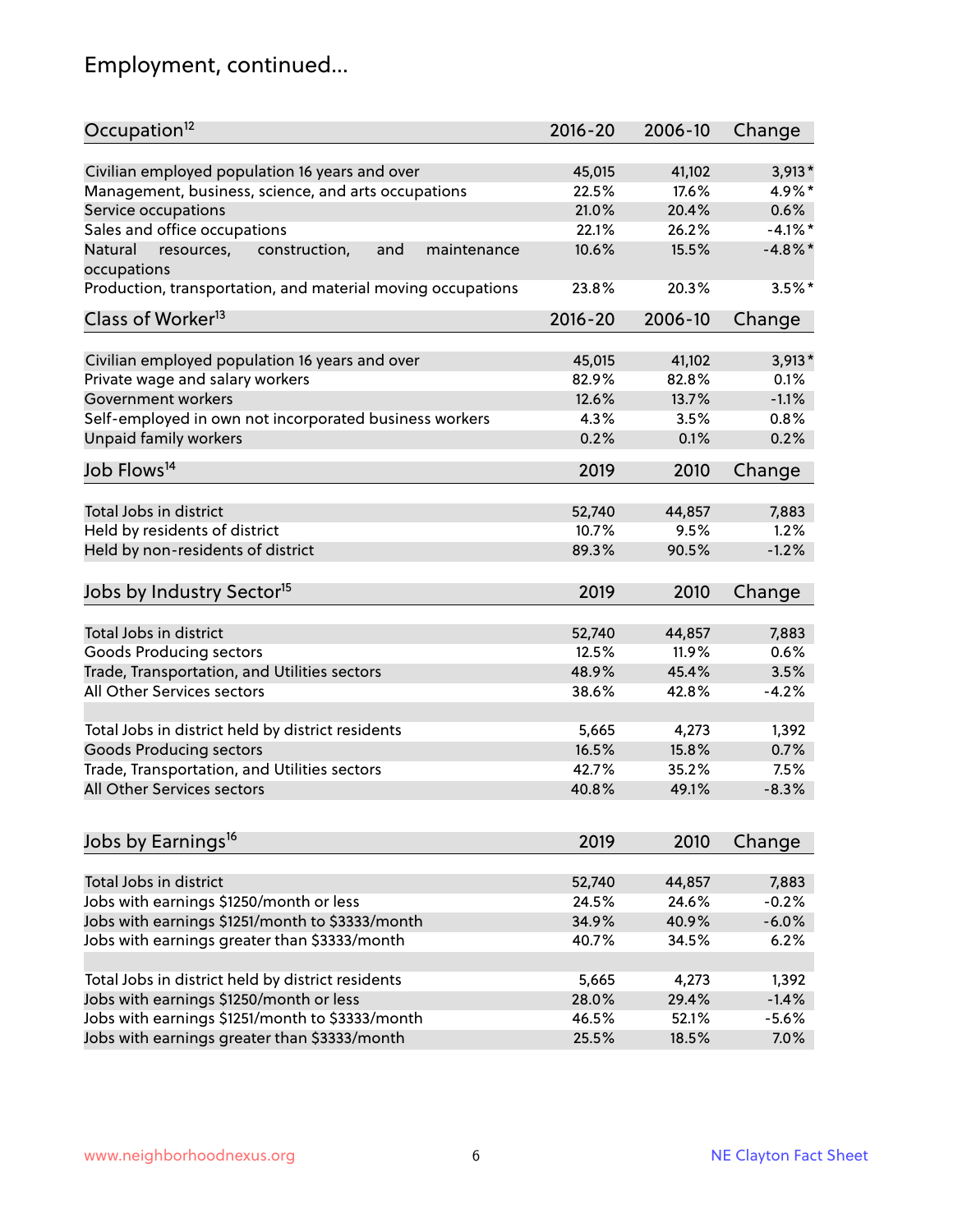# Employment, continued...

| 2019   | 2010   | Change  |
|--------|--------|---------|
|        |        |         |
| 52,740 | 44,857 | 7,883   |
| 23.4%  | 22.7%  | 0.6%    |
| 55.6%  | 61.2%  | $-5.6%$ |
| 21.1%  | 16.1%  | 5.0%    |
|        |        |         |
| 5,665  | 4.273  | 1,392   |
| 25.4%  | 26.1%  | $-0.6%$ |
| 52.9%  | 58.3%  | $-5.4%$ |
| 21.7%  | 15.6%  | 6.1%    |
|        |        |         |

#### Education

| School Enrollment <sup>18</sup>                | $2016 - 20$ | 2006-10 | Change     |
|------------------------------------------------|-------------|---------|------------|
|                                                |             |         |            |
| Population 3 years and over enrolled in school | 30,377      | 25,491  | 4,886*     |
| Nursery school, preschool                      | 3.3%        | 6.9%    | $-3.7\%$ * |
| Kindergarten                                   | 7.8%        | 4.1%    | $3.7\%$ *  |
| Elementary school (grades 1-8)                 | 45.1%       | 45.4%   | $-0.3%$    |
| High school (grades 9-12)                      | 19.9%       | 21.9%   | $-2.0%$    |
| College or graduate school                     | 23.9%       | 21.6%   | 2.3%       |
| Educational Attainment <sup>19</sup>           | $2016 - 20$ | 2006-10 | Change     |
|                                                |             |         |            |
| Population 25 years and over                   | 62,078      | 55,127  | $6,951*$   |
| Less than 9th grade                            | 8.3%        | 9.3%    | $-1.0%$    |
| 9th to 12th grade, no diploma                  | 11.2%       | 13.2%   | $-2.1\%$ * |
| High school graduate (includes equivalency)    | 36.2%       | 35.1%   | $1.0\%$    |
| Some college, no degree                        | 20.7%       | 22.6%   | $-1.9%$    |
| Associate's degree                             | 7.8%        | 6.0%    | $1.8\%$ *  |
| Bachelor's degree                              | 11.0%       | 9.9%    | 1.1%       |
| Graduate or professional degree                | 4.8%        | 3.8%    | $1.0\%$    |
|                                                |             |         |            |
| Percent high school graduate or higher         | 80.5%       | 77.4%   | 3.1%       |
| Percent bachelor's degree or higher            | 15.8%       | 13.7%   | 2.1%       |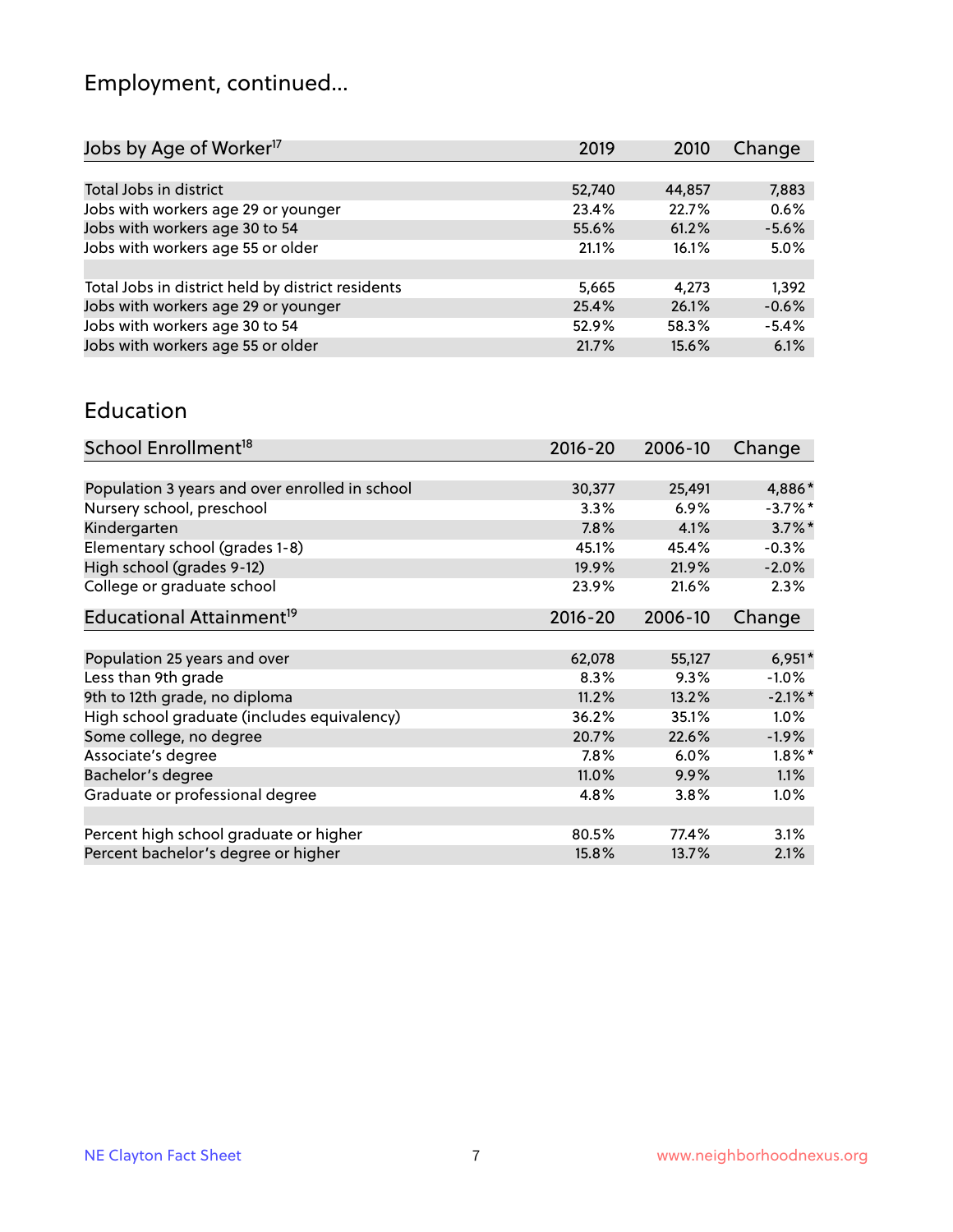## Housing

| Households by Type <sup>20</sup>                     | 2016-20     | 2006-10 | Change     |
|------------------------------------------------------|-------------|---------|------------|
|                                                      |             |         |            |
| <b>Total households</b>                              | 33,378      | 29,711  | $3,667*$   |
| Family households (families)                         | 66.2%       | 67.3%   | $-1.1%$    |
| With own children under 18 years                     | 31.3%       | 35.8%   | $-4.5%$ *  |
| Married-couple family                                | 32.9%       | 38.8%   | $-5.9\%$ * |
| With own children of the householder under 18 years  | 13.8%       | 18.6%   | $-4.8\%$ * |
| Male householder, no wife present, family            | 7.5%        | 6.0%    | 1.5%       |
| With own children of the householder under 18 years  | 2.9%        | 3.0%    | $-0.1%$    |
| Female householder, no husband present, family       | 25.7%       | 22.4%   | $3.3\%$ *  |
| With own children of the householder under 18 years  | 14.5%       | 14.1%   | 0.4%       |
| Nonfamily households                                 | 33.8%       | 32.7%   | 1.1%       |
| Householder living alone                             | 28.1%       | 26.9%   | 1.2%       |
| 65 years and over                                    | 7.2%        | 5.1%    | $2.1\%$ *  |
| Households with one or more people under 18 years    | 37.4%       | 41.7%   | $-4.3\%$ * |
| Households with one or more people 65 years and over | 20.6%       | 15.4%   | $5.1\%$ *  |
| Average household size                               | 3.00        | 3.05    | $-0.05$    |
| Average family size                                  | 3.75        | 3.69    | 0.05       |
|                                                      |             |         |            |
| Housing Occupancy <sup>21</sup>                      | $2016 - 20$ | 2006-10 | Change     |
| Total housing units                                  | 36,643      | 36,073  | 570        |
| Occupied housing units                               | 91.1%       | 82.4%   | $8.7\%$ *  |
| Vacant housing units                                 | 8.9%        | 17.6%   | $-8.7\%$ * |
|                                                      |             |         |            |
| Homeowner vacancy rate                               | 1.2         | 5.9     | $-4.7*$    |
| Rental vacancy rate                                  | 7.8         | 18.2    | $-10.4*$   |
| Units in Structure <sup>22</sup>                     | 2016-20     | 2006-10 | Change     |
|                                                      |             |         |            |
| Total housing units                                  | 36,643      | 36,073  | 570        |
| 1-unit, detached                                     | 61.4%       | 62.5%   | $-1.1%$    |
| 1-unit, attached                                     | 4.2%        | 3.6%    | 0.6%       |
| 2 units                                              | 1.8%        | 1.0%    | 0.8%       |
| 3 or 4 units                                         | 4.6%        | 5.6%    | $-1.0%$    |
| 5 to 9 units                                         | 15.2%       | 13.2%   | 2.0%       |
| 10 to 19 units                                       | 6.1%        | 7.2%    | $-1.1%$    |
| 20 or more units                                     | 4.0%        | 4.7%    | $-0.7%$    |
| Mobile home                                          | 2.6%        | 2.2%    | 0.5%       |
| Boat, RV, van, etc.                                  | 0.0%        | 0.0%    | 0.0%       |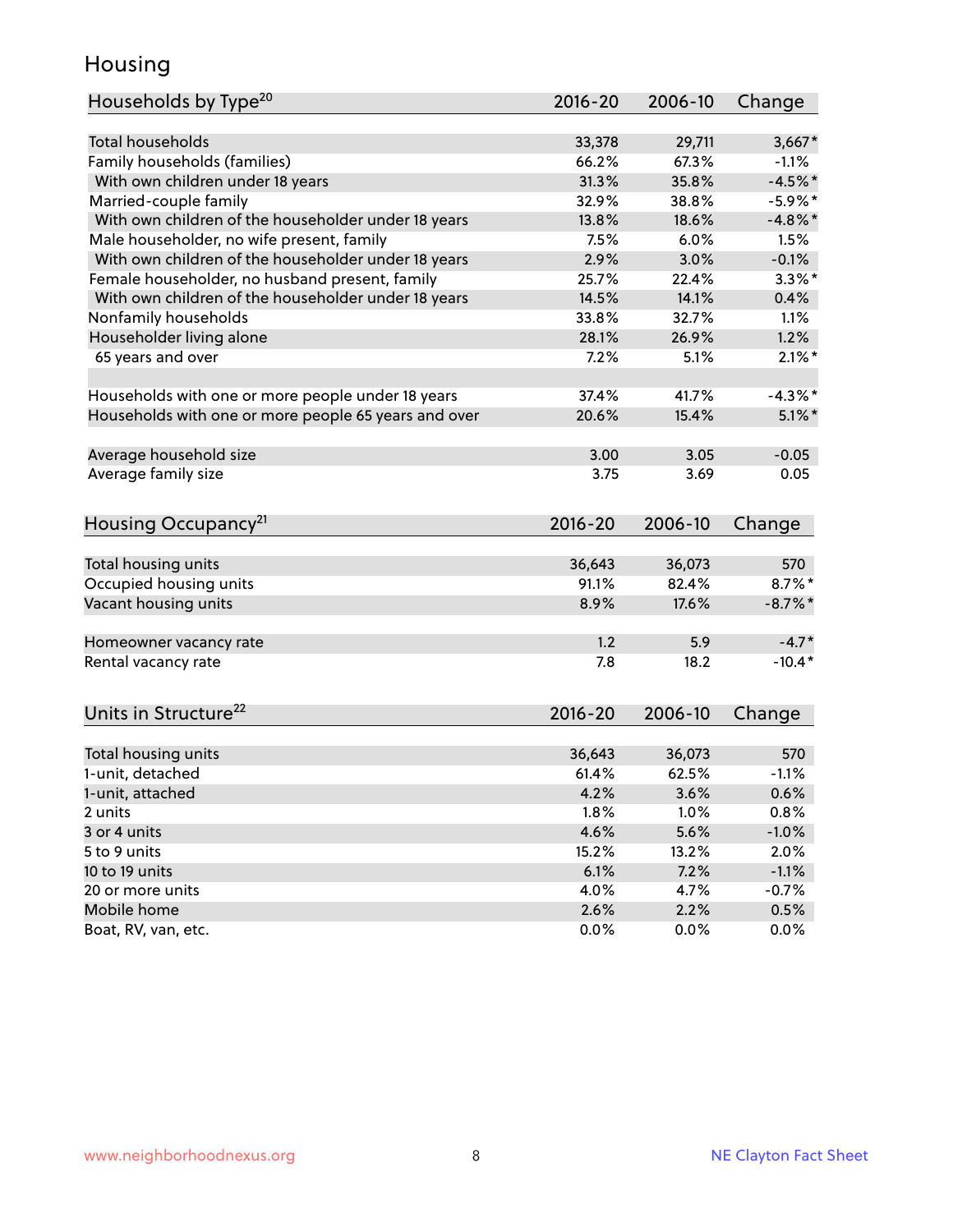## Housing, Continued...

| Year Structure Built <sup>23</sup>             | 2016-20         | 2006-10 | Change      |
|------------------------------------------------|-----------------|---------|-------------|
| Total housing units                            | 36,643          | 36,073  | 570         |
| Built 2014 or later                            | 1.4%            | (X)     | (X)         |
| Built 2010 to 2013                             | 1.4%            | (X)     | (X)         |
| Built 2000 to 2009                             | 18.9%           | 18.6%   | 0.3%        |
| Built 1990 to 1999                             | 13.4%           | 10.8%   | $2.6\%$ *   |
| Built 1980 to 1989                             | 13.9%           | 13.4%   | 0.5%        |
| Built 1970 to 1979                             | 20.5%           | 22.9%   | $-2.4\%$ *  |
| Built 1960 to 1969                             | 18.4%           | 21.7%   | $-3.2%$ *   |
| Built 1950 to 1959                             | 9.3%            | 9.5%    | $-0.2%$     |
| Built 1940 to 1949                             | 2.1%            | 2.0%    | 0.1%        |
| Built 1939 or earlier                          | 0.8%            | 1.1%    | $-0.4%$     |
|                                                |                 |         |             |
| Housing Tenure <sup>24</sup>                   | $2016 - 20$     | 2006-10 | Change      |
| Occupied housing units                         | 33,378          | 29,711  | $3,667*$    |
| Owner-occupied                                 | 48.2%           | 57.9%   | $-9.7\%$ *  |
| Renter-occupied                                | 51.8%           | 42.1%   | $9.7\%$ *   |
|                                                |                 |         |             |
| Average household size of owner-occupied unit  | 3.10            | 3.04    | 0.06        |
| Average household size of renter-occupied unit | 2.90            | 3.05    | $-0.15$     |
| Residence 1 Year Ago <sup>25</sup>             | $2016 - 20$     | 2006-10 | Change      |
|                                                |                 |         |             |
| Population 1 year and over                     | 100,810         | 89,717  | 11,093*     |
| Same house                                     | 84.2%           | 80.2%   | $4.0\%$ *   |
| Different house in the U.S.                    | 15.2%           | 19.4%   | $-4.1\%$ *  |
| Same county                                    | 6.3%            | 9.3%    | $-3.0\%$ *  |
| Different county                               | 8.9%            | 10.0%   | $-1.1%$     |
| Same state                                     | 7.0%            | 6.4%    | 0.6%        |
| Different state                                | 2.0%            | 3.7%    | $-1.7%$ *   |
| Abroad                                         | 0.6%            | 0.4%    | 0.2%        |
| Value of Housing Unit <sup>26</sup>            | 2016-20         | 2006-10 | Change      |
| Owner-occupied units                           | 16,092          | 17,212  | $-1,120*$   |
| Less than \$50,000                             | 12.9%           | 5.8%    | 7.1%        |
| \$50,000 to \$99,999                           | 32.7%           | 23.5%   | $9.2\%$ *   |
| \$100,000 to \$149,999                         | 24.4%           | 47.5%   | $-23.2\%$ * |
| \$150,000 to \$199,999                         | 15.6%           | 17.7%   | $-2.1%$     |
| \$200,000 to \$299,999                         | 11.9%           | 4.5%    | $7.4\%$ *   |
| \$300,000 to \$499,999                         | 1.5%            | 0.7%    | 0.7%        |
|                                                |                 |         |             |
| \$500,000 to \$999,999<br>\$1,000,000 or more  | 0.4%            | 0.2%    | 0.2%        |
| Median (dollars)                               | 0.6%<br>108,890 | 0.0%    | 0.6%        |
|                                                |                 | 120,589 | $-11,698*$  |
| Mortgage Status <sup>27</sup>                  | $2016 - 20$     | 2006-10 | Change      |
| Owner-occupied units                           | 16,092          | 17,212  | $-1,120*$   |
| Housing units with a mortgage                  | 65.4%           | 79.9%   | $-14.5\%$ * |
| Housing units without a mortgage               | 34.6%           | 20.1%   | 14.5%*      |
|                                                |                 |         |             |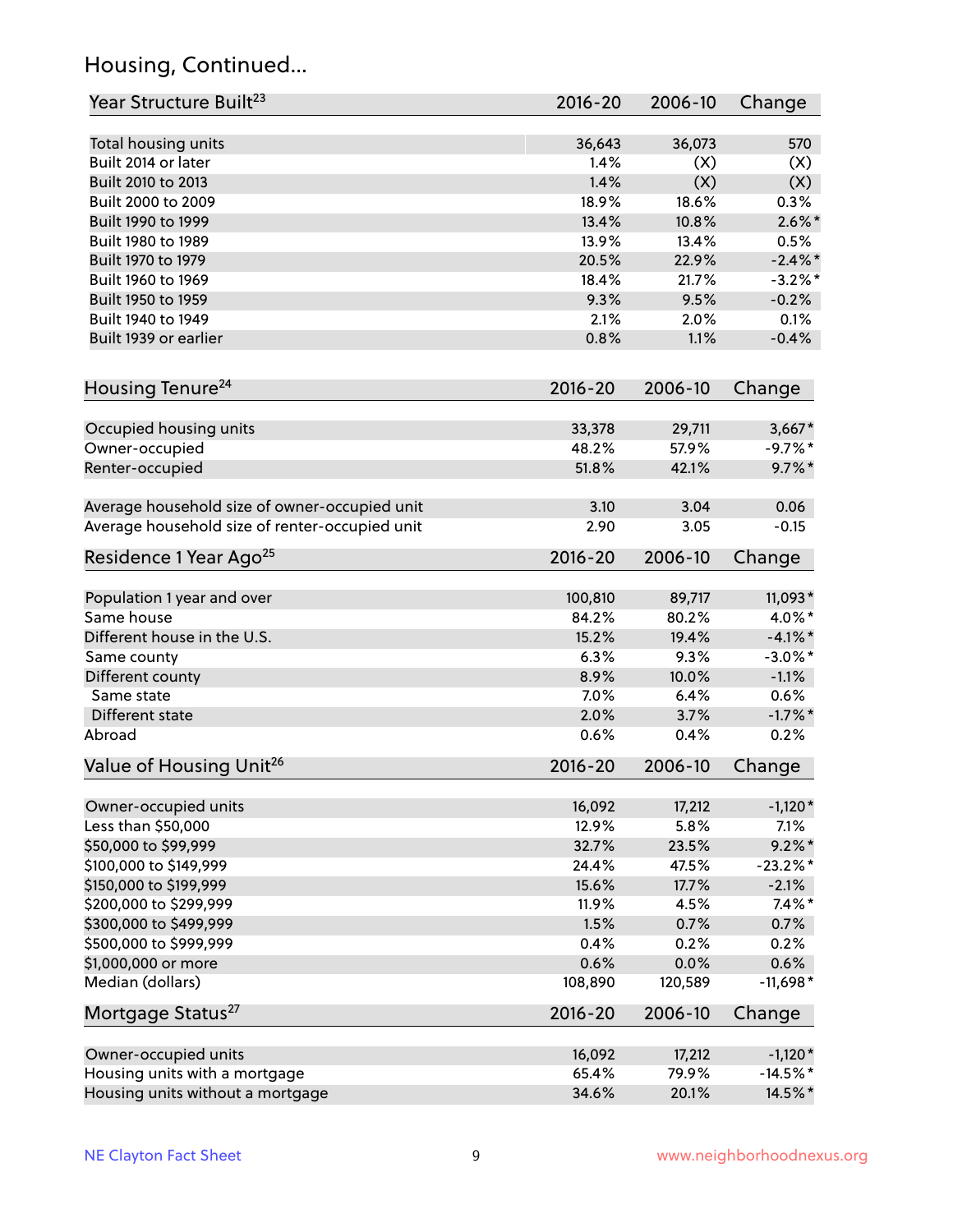## Housing, Continued...

| Selected Monthly Owner Costs <sup>28</sup>                                            | $2016 - 20$ | 2006-10 | Change     |
|---------------------------------------------------------------------------------------|-------------|---------|------------|
| Housing units with a mortgage                                                         | 10,519      | 13,751  | $-3,232*$  |
| Less than \$300                                                                       | 0.1%        | 0.1%    | $-0.0%$    |
| \$300 to \$499                                                                        | 2.8%        | 1.4%    | 1.4%       |
| \$500 to \$999                                                                        | 33.0%       | 26.1%   | $6.9\%*$   |
| \$1,000 to \$1,499                                                                    | 47.8%       | 46.5%   | 1.3%       |
| \$1,500 to \$1,999                                                                    | 11.5%       | 20.9%   | $-9.4%$ *  |
| \$2,000 to \$2,999                                                                    | 4.4%        | 4.3%    | 0.1%       |
| \$3,000 or more                                                                       | 0.5%        | 0.7%    | $-0.2%$    |
| Median (dollars)                                                                      | 1,122       | 1,254   | $-132*$    |
| Housing units without a mortgage                                                      | 5,573       | 3,461   | $2,112*$   |
| Less than \$150                                                                       | 1.4%        | 3.6%    | $-2.2%$    |
| \$150 to \$249                                                                        | 10.2%       | 20.9%   | $-10.7%$   |
| \$250 to \$349                                                                        | 24.6%       | 29.8%   | $-5.3%$    |
| \$350 to \$499                                                                        | 35.9%       | 30.7%   | 5.2%       |
| \$500 to \$699                                                                        | 18.1%       | 11.9%   | 6.2%       |
| \$700 or more                                                                         | 9.9%        | 3.2%    | 6.7%       |
| Median (dollars)                                                                      | 404         | 335     | $69*$      |
| Selected Monthly Owner Costs as a Percentage of<br>Household Income <sup>29</sup>     | $2016 - 20$ | 2006-10 | Change     |
| Housing units with a mortgage (excluding units where<br>SMOCAPI cannot be computed)   | 10,395      | 13,647  | $-3,252*$  |
| Less than 20.0 percent                                                                | 42.0%       | 26.8%   | 15.2%*     |
| 20.0 to 24.9 percent                                                                  | 11.5%       | 16.3%   | $-4.8\%$ * |
| 25.0 to 29.9 percent                                                                  | 9.5%        | 11.3%   | $-1.8%$    |
| 30.0 to 34.9 percent                                                                  | 8.0%        | 12.4%   | $-4.5%$ *  |
| 35.0 percent or more                                                                  | 29.1%       | 33.1%   | $-4.0%$    |
| Not computed                                                                          | 124         | 104     | 20         |
| Housing unit without a mortgage (excluding units where<br>SMOCAPI cannot be computed) | 5,522       | 3,435   | 2,087*     |
| Less than 10.0 percent                                                                | 49.0%       | 50.0%   | $-1.0%$    |
| 10.0 to 14.9 percent                                                                  | 18.0%       | 19.9%   | $-1.9%$    |
| 15.0 to 19.9 percent                                                                  | 11.2%       | 10.8%   | 0.4%       |
| 20.0 to 24.9 percent                                                                  | 5.7%        | 5.5%    | 0.2%       |
| 25.0 to 29.9 percent                                                                  | 2.2%        | 4.0%    | $-1.8%$    |
| 30.0 to 34.9 percent                                                                  | 2.3%        | 2.2%    | 0.1%       |
| 35.0 percent or more                                                                  | 11.6%       | 7.6%    | 4.0%       |
| Not computed                                                                          | 51          | 26      | 25         |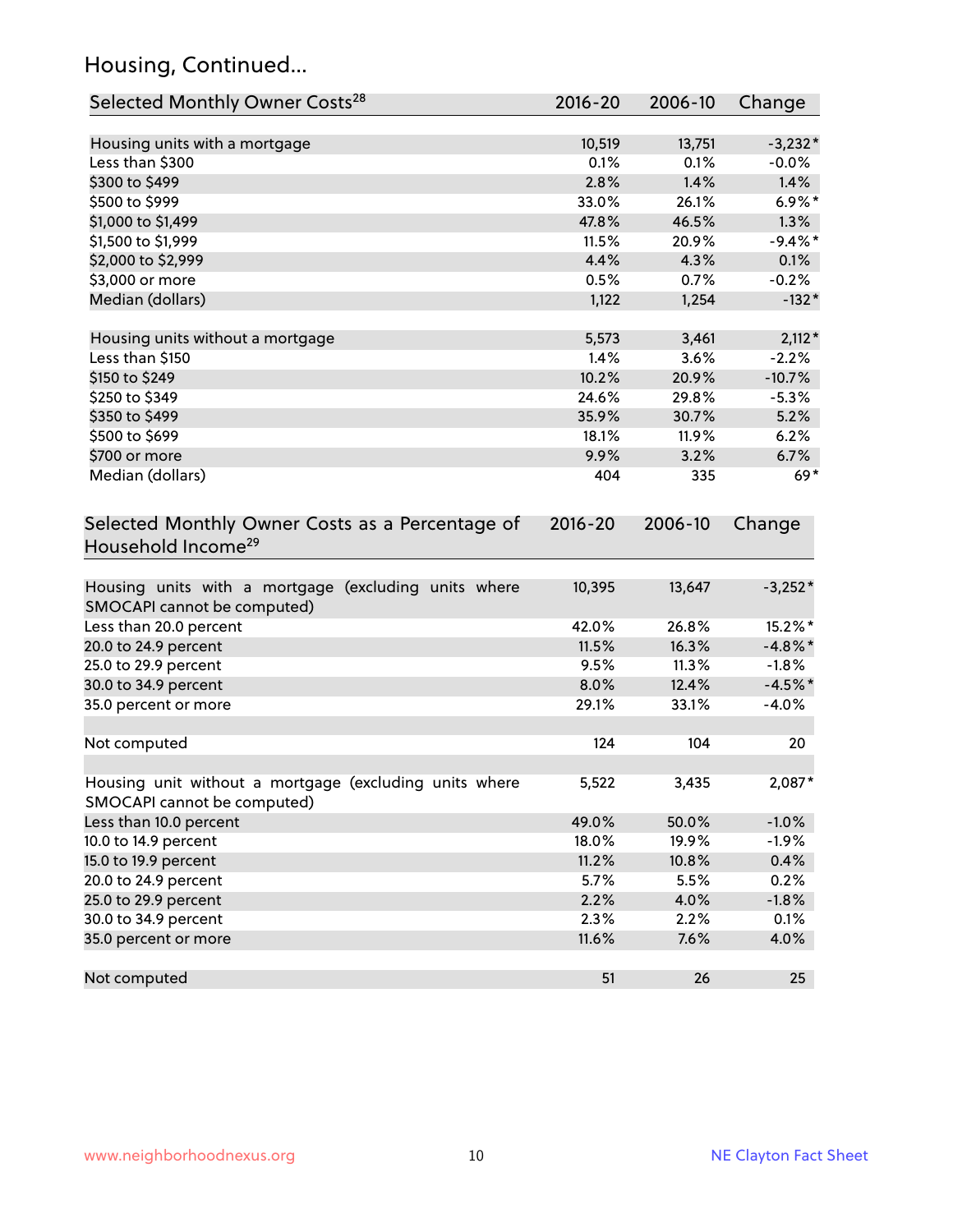## Housing, Continued...

| Gross Rent <sup>30</sup>                                                       | 2016-20     | 2006-10 | Change     |
|--------------------------------------------------------------------------------|-------------|---------|------------|
| Occupied units paying rent                                                     | 16,998      | 12,115  | 4,883*     |
| Less than \$200                                                                | 0.0%        | 0.6%    | $-0.6\%$   |
| \$200 to \$499                                                                 | 1.4%        | 3.5%    | $-2.1%$    |
| \$500 to \$749                                                                 | 10.5%       | 30.6%   | $-20.1%$   |
| \$750 to \$999                                                                 | 40.7%       | 39.0%   | 1.7%       |
| \$1,000 to \$1,499                                                             | 43.6%       | 23.9%   | 19.7%*     |
| \$1,500 to \$1,999                                                             | 3.4%        | 2.1%    | 1.3%       |
| \$2,000 or more                                                                | 0.4%        | 0.4%    | 0.1%       |
| Median (dollars)                                                               | 984         | 950     | $34*$      |
| No rent paid                                                                   | 288         | 384     | $-96$      |
| Gross Rent as a Percentage of Household Income <sup>31</sup>                   | $2016 - 20$ | 2006-10 | Change     |
| Occupied units paying rent (excluding units where GRAPI<br>cannot be computed) | 16,482      | 11,889  | 4,593*     |
| Less than 15.0 percent                                                         | 13.1%       | 7.8%    | 5.4%       |
| 15.0 to 19.9 percent                                                           | 9.7%        | 10.9%   | $-1.2%$    |
| 20.0 to 24.9 percent                                                           | 12.4%       | 11.3%   | 1.1%       |
| 25.0 to 29.9 percent                                                           | 12.0%       | 11.5%   | 0.5%       |
| 30.0 to 34.9 percent                                                           | 10.0%       | 11.5%   | $-1.6%$    |
| 35.0 percent or more                                                           | 42.8%       | 47.0%   | $-4.2%$    |
| Not computed                                                                   | 804         | 610     | 194        |
| Transportation                                                                 |             |         |            |
| Commuting to Work <sup>32</sup>                                                | 2016-20     | 2006-10 | Change     |
| Workers 16 years and over                                                      | 44,133      | 39,926  | 4,207*     |
| Car, truck, or van - drove alone                                               | 72.7%       | 72.5%   | 0.2%       |
| Car, truck, or van - carpooled                                                 | 15.3%       | 19.7%   | $-4.4\%$ * |
| Public transportation (excluding taxicab)                                      | 3.1%        | 2.1%    | 0.9%       |
| Walked                                                                         | 1.7%        | 1.7%    | 0.0%       |
| Other means                                                                    | 2.8%        | 2.1%    | 0.7%       |
| Worked at home                                                                 | 4.4%        | 1.8%    | $2.6\%$ *  |
| Mean travel time to work (minutes)                                             | 29.2        | 29.0    | 0.3        |
| Vehicles Available <sup>33</sup>                                               | 2016-20     | 2006-10 | Change     |
| Occupied housing units                                                         | 33,378      | 29,711  | $3,667*$   |
| No vehicles available                                                          | 8.5%        | 7.9%    | 0.6%       |
| 1 vehicle available                                                            | 41.6%       | 41.1%   | 0.5%       |
| 2 vehicles available                                                           | 30.1%       | 33.2%   | $-3.2\%$ * |
| 3 or more vehicles available                                                   | 19.8%       | 17.7%   | 2.1%       |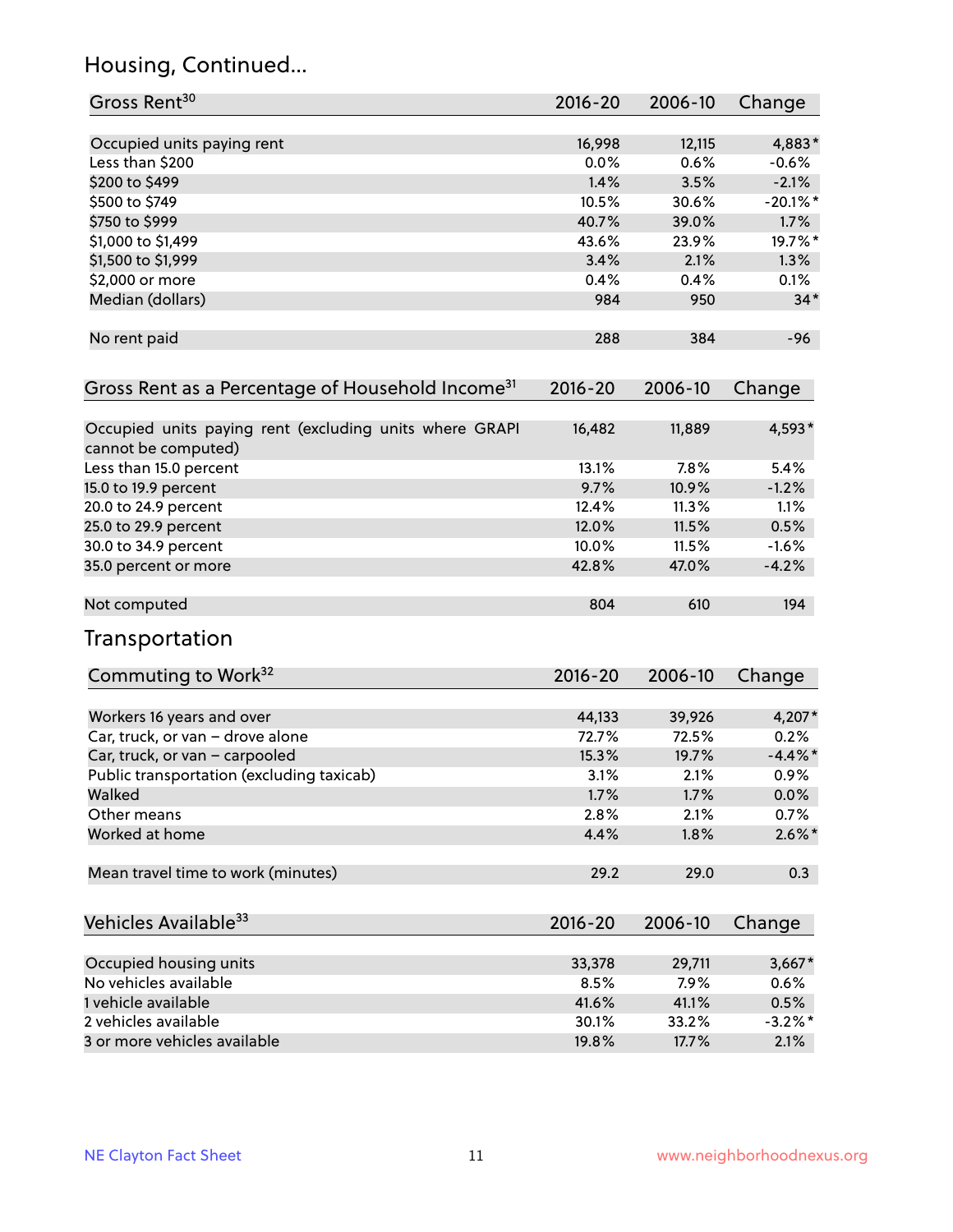#### Health

| Health Insurance coverage <sup>34</sup>                 | 2016-20 |
|---------------------------------------------------------|---------|
|                                                         |         |
| Civilian Noninstitutionalized Population                | 101,537 |
| With health insurance coverage                          | 78.5%   |
| With private health insurance coverage                  | 49.3%   |
| With public health coverage                             | 36.3%   |
| No health insurance coverage                            | 21.5%   |
| Civilian Noninstitutionalized Population Under 19 years | 32,077  |
| No health insurance coverage                            | 15.1%   |
| Civilian Noninstitutionalized Population 19 to 64 years | 59,989  |
| In labor force:                                         | 45,849  |
| Employed:                                               | 42,502  |
| With health insurance coverage                          | 76.2%   |
| With private health insurance coverage                  | 70.1%   |
| With public coverage                                    | 9.1%    |
| No health insurance coverage                            | 23.8%   |
| Unemployed:                                             | 3,347   |
| With health insurance coverage                          | 41.4%   |
| With private health insurance coverage                  | 19.6%   |
| With public coverage                                    | 23.3%   |
| No health insurance coverage                            | 58.6%   |
| Not in labor force:                                     | 14,140  |
| With health insurance coverage                          | 67.1%   |
| With private health insurance coverage                  | 34.4%   |
| With public coverage                                    | 40.4%   |
| No health insurance coverage                            | 32.9%   |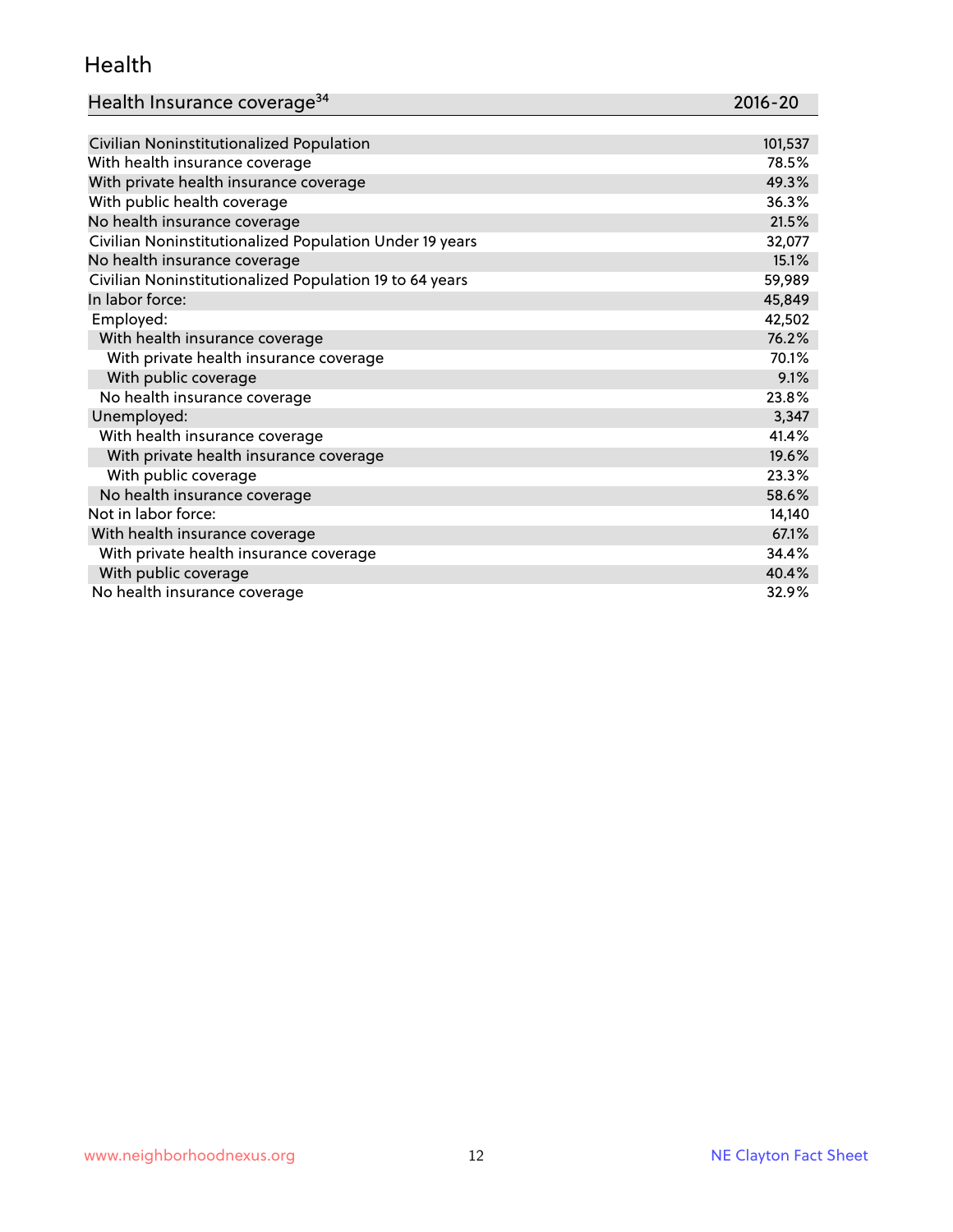## Employment Forecasts

| Forecast Employment by Sector <sup>35</sup>      | 2030   | 2020   | Change   |
|--------------------------------------------------|--------|--------|----------|
|                                                  |        |        |          |
| <b>All Sectors</b>                               | 55,256 | 53,851 | 2.6%     |
| Goods Producing                                  | 5,365  | 5,709  | $-6.0%$  |
| Agriculture, forestry, fishing and hunting       | 1      | 3      | $-66.7%$ |
| Mining                                           | 24     | 29     | $-17.2%$ |
| Construction                                     | 1,510  | 1,627  | $-7.2%$  |
| Manufacturing                                    | 3,830  | 4,050  | $-5.4%$  |
| Service Providing                                | 25,615 | 25,137 | 1.9%     |
| Wholesale trade                                  | 5,324  | 4,832  | 10.2%    |
| Retail trade                                     | 7,713  | 7,778  | $-0.8%$  |
| Transportation and warehousing                   | 11,683 | 11,447 | 2.1%     |
| <b>Utilities</b>                                 | 895    | 1,080  | $-17.1%$ |
| Information                                      | 536    | 517    | 3.7%     |
| <b>Financial activities</b>                      | 1,955  | 1,880  | 4.0%     |
| Finance and insurance                            | 1,250  | 1,138  | 9.8%     |
| Real estate and rental and leasing               | 705    | 742    | $-5.0%$  |
| Professional and business services               | 1,627  | 1,539  | 5.7%     |
| Professional, scientific, and technical services | 918    | 837    | 9.7%     |
| Management of companies and enterprises          | 709    | 702    | 1.0%     |
| <b>Education and health services</b>             | 7,078  | 6,662  | 6.2%     |
| <b>Education services</b>                        | 4,147  | 4,001  | 3.6%     |
| Health care and social assistance                | 2,931  | 2,661  | 10.1%    |
| Leisure and hospitality                          | 3,419  | 3,570  | $-4.2%$  |
| Arts, entertainment, and recreation              | 138    | 148    | $-6.8%$  |
| Accommodation and food services                  | 3,281  | 3,422  | $-4.1%$  |
| Other services, except public administration     | 882    | 956    | $-7.7%$  |
| <b>Public administration</b>                     | 3,819  | 3,448  | 10.8%    |
|                                                  |        |        |          |

#### Population Forecasts

| Population Forecasts <sup>36</sup> | 2030    | 2020    | Change   |
|------------------------------------|---------|---------|----------|
|                                    |         |         |          |
| <b>Total Population</b>            | 116.875 | 102.244 | 14.3%    |
| <b>Total Households</b>            | 40.792  | 35.173  | $16.0\%$ |